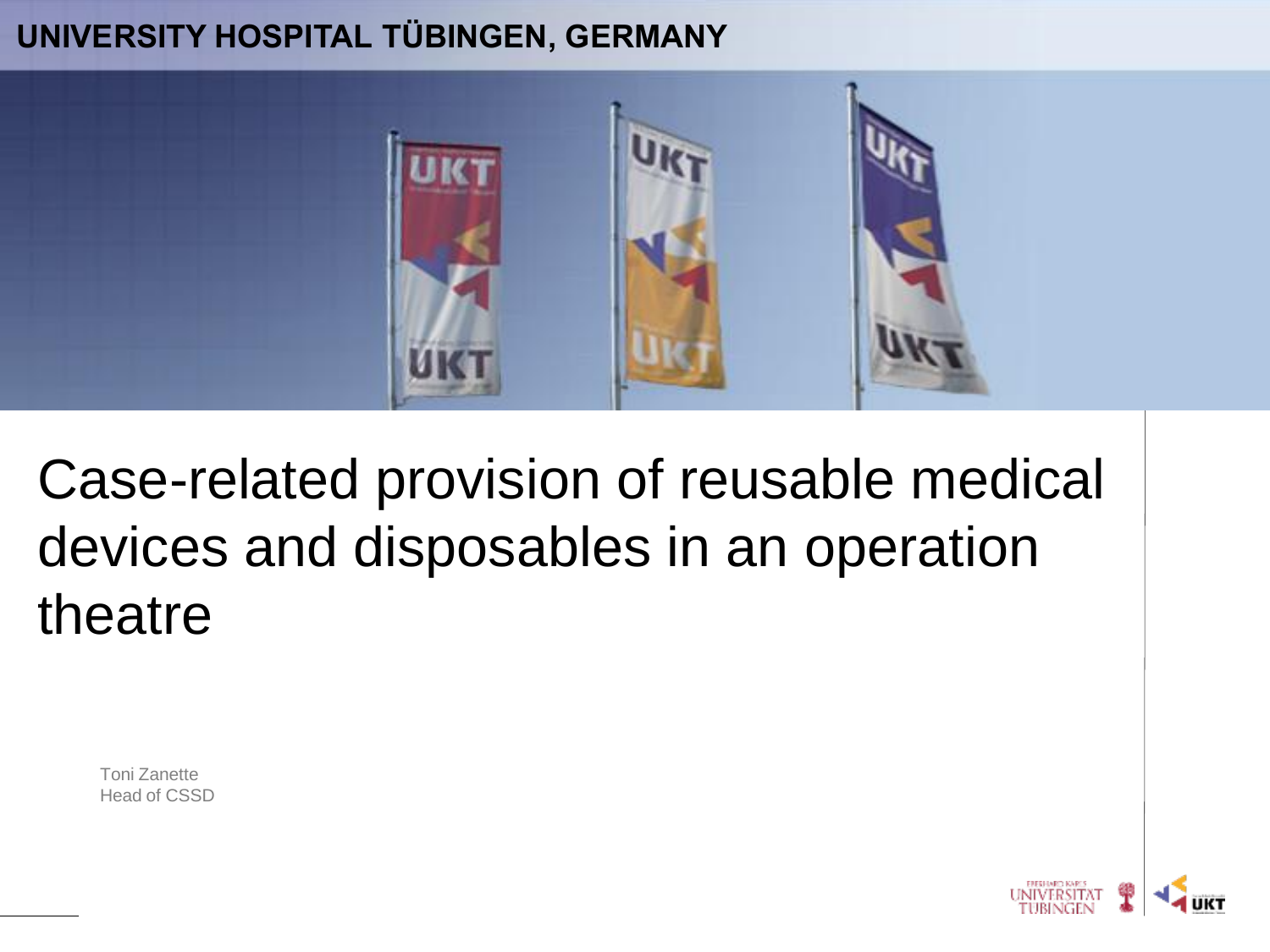## **University Hospital Tübingen, Germany**



The University Hospital has established itself as one of the leading Centres of Medicine at University level in Germany.



CRONA-Clinic

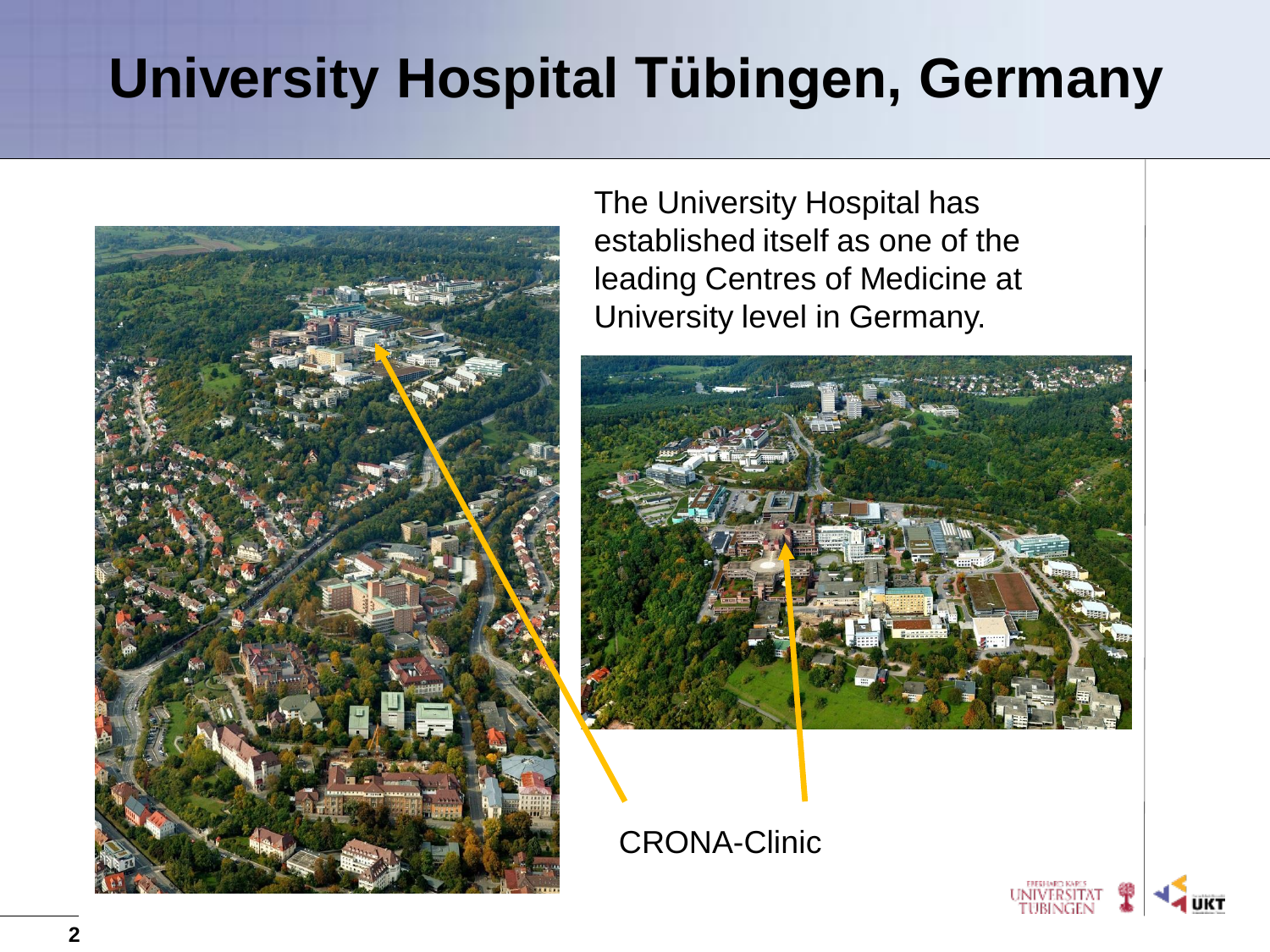# **University Hospital Tübingen, Germany**

#### **Facts, figures and information**

- opened in 1805
- an Independent Public-Law Institution with an Executive Board of Directors and a Supervisory Board of Directors
- 17 Hospitals with 39 Departments
- Medical Centres (MVZ)
- 10 Institutes
- 12 Centres
- approx. 1500 beds
- approx. 68 700 in-patients per annum
- approx. 344 000 out-patients per annum
- an average hospitalisation period of 6.8 days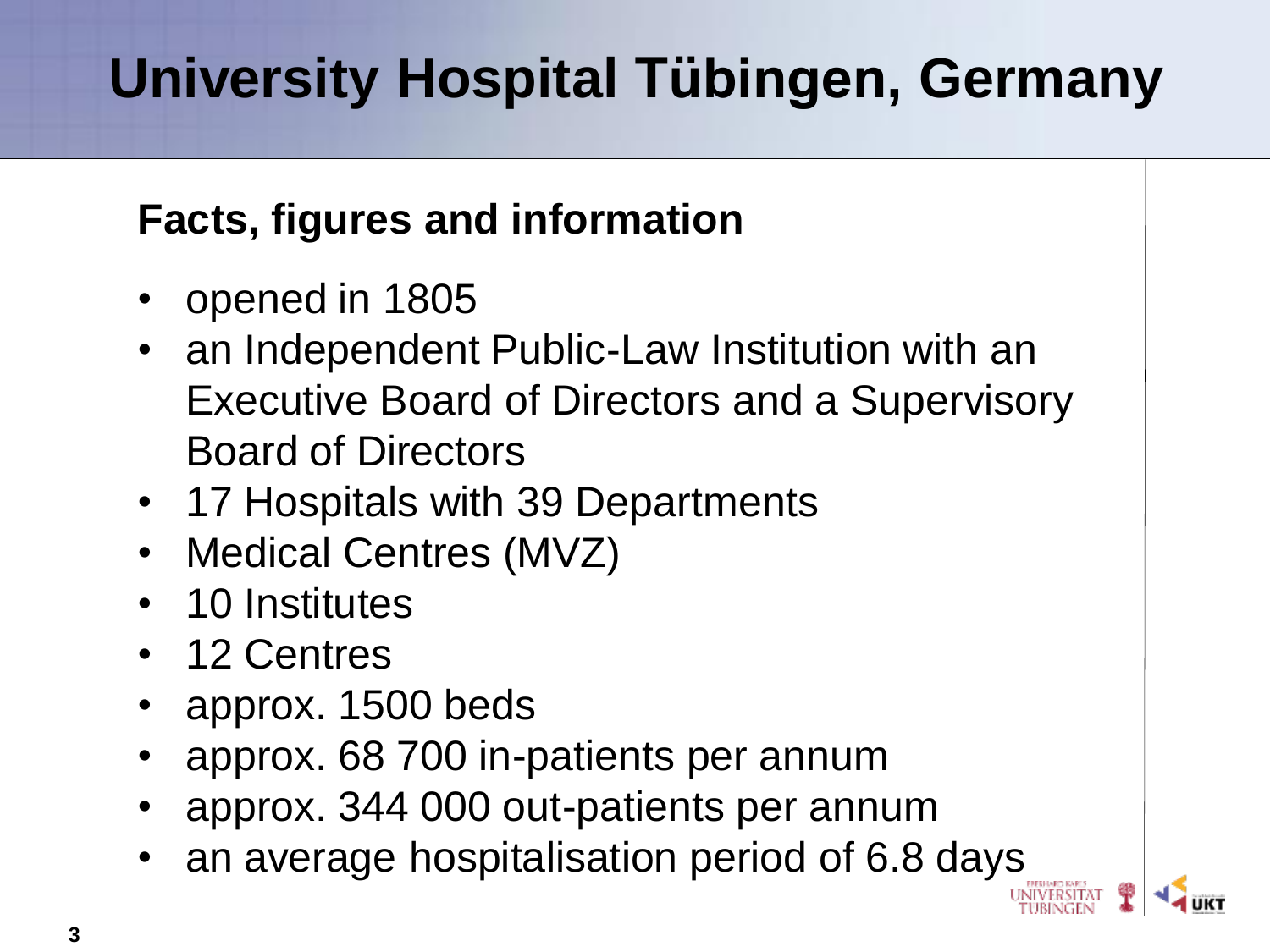### **University Hospital Tübingen, Germany**

| Economic key data in $T\epsilon$                         | 2010 | 2011 | 2012                                                               | 2013 |
|----------------------------------------------------------|------|------|--------------------------------------------------------------------|------|
| Total proceeds health-care<br><b>Balance sheet total</b> |      |      | 432.858 442.906 465.596 490.817<br>822.037 830.345 832.932 851.837 |      |

### An health care enterprise with nearly one billion € turnover

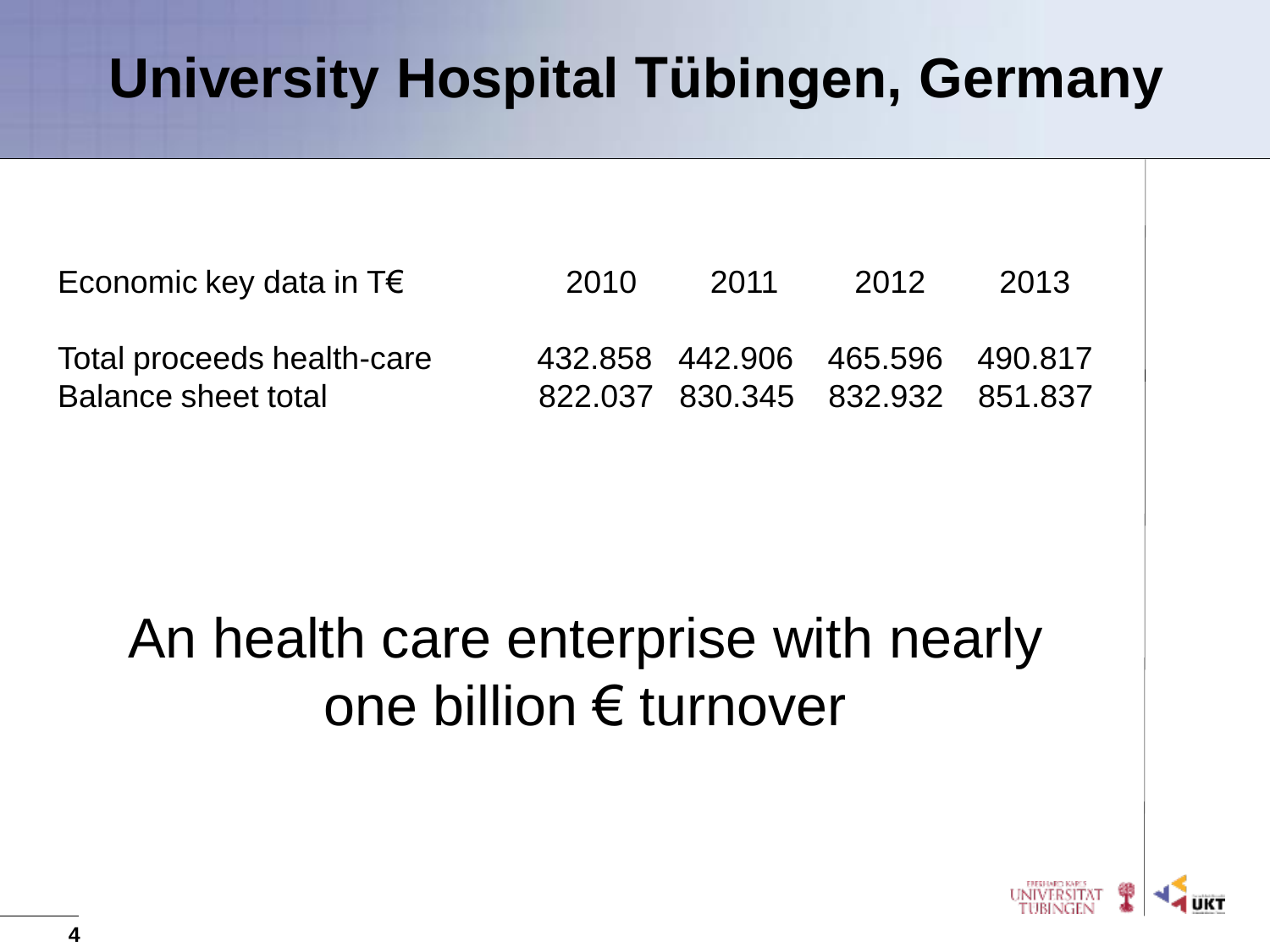## **Central Operations Department in one of the Hospitals (CRONA)**

- From simple appendectomy to complex neurosurgical procedure – about 12,000 patients are operated in the CRONA per year.
- About 45 times a day, the operating rooms are busy with an average duration of three hours.
- Central Management (medical and nursing) for optimal use of all resources



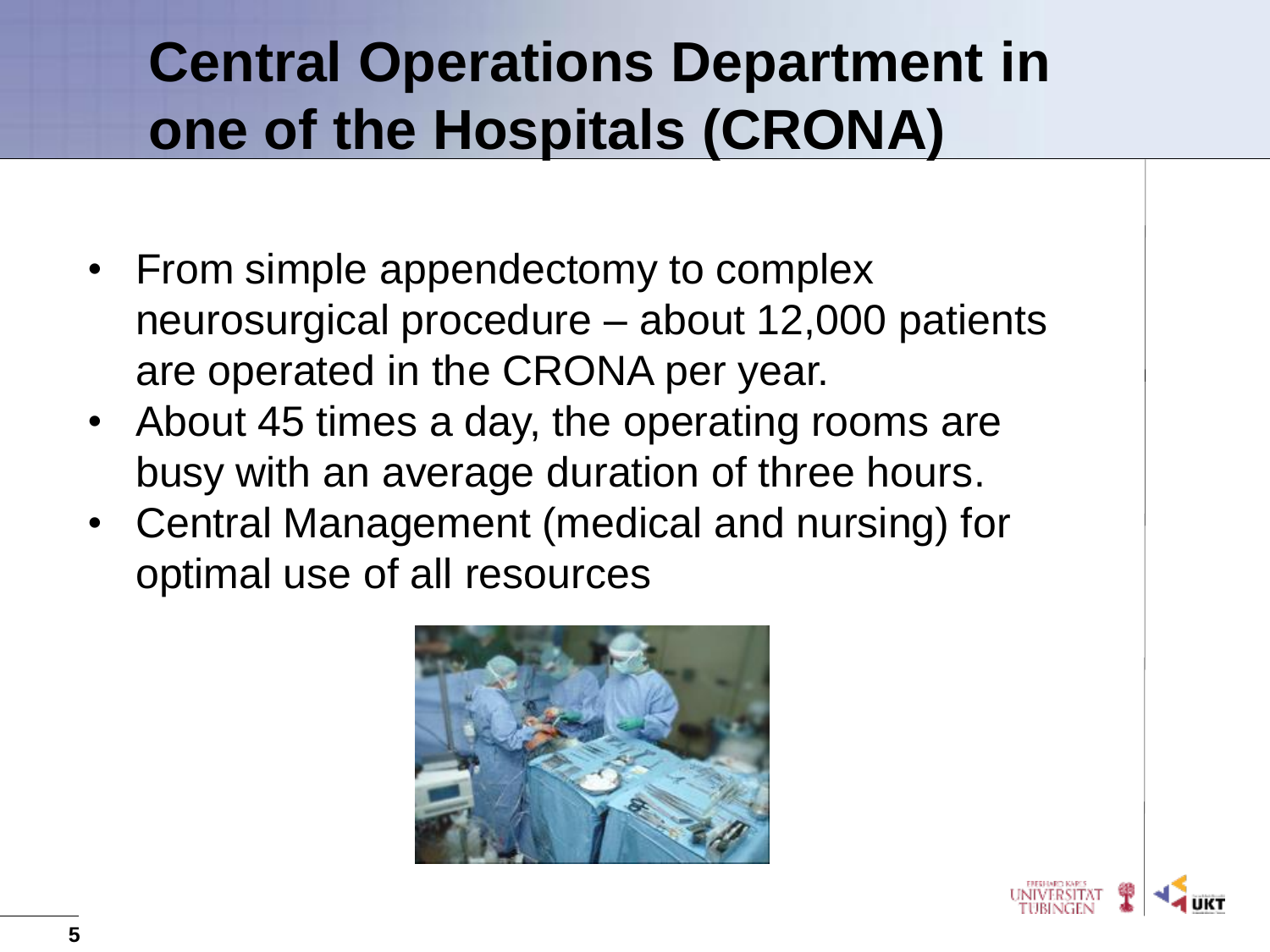The "classical form of organization" in the Central Operations Department (COR) has been (and in 85% **still is** in operation!):

- Planning of the operations for the next day at **16:00 h** by doctors of the different departments
- Planning of the anaesthesia by doctors of the anaesthesia department
- Planning of the OR-nursing by the COR management
- Preparation of needed materials (instruments, drapes, gloves, etc.) by OR-nursing (assisted by "care assistants") at the end of the daily OR-programm

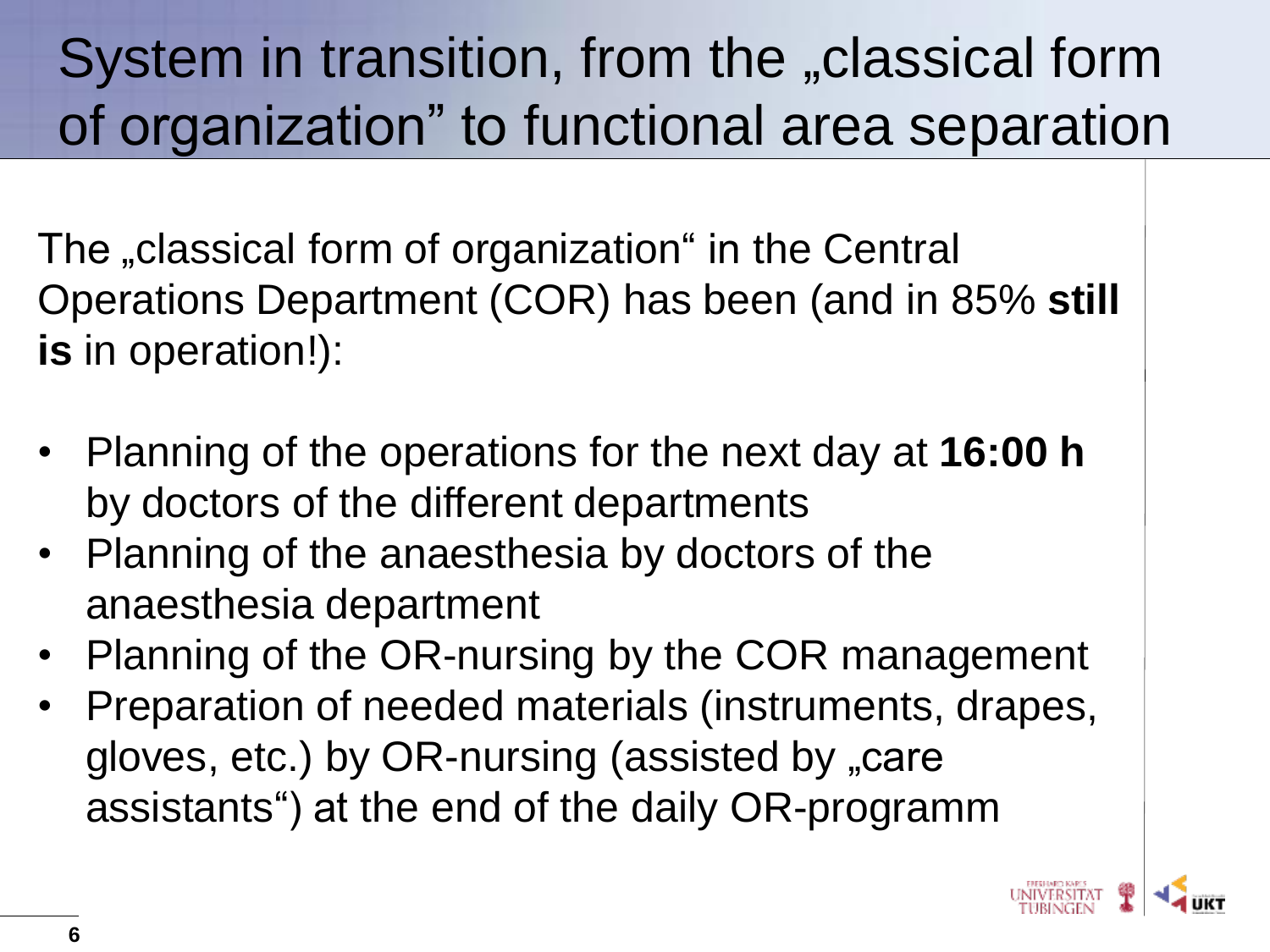# **Daily practice:**

# **At 19:00 the plan is changed**

Stress, hustle and bustle, overload at the next morning

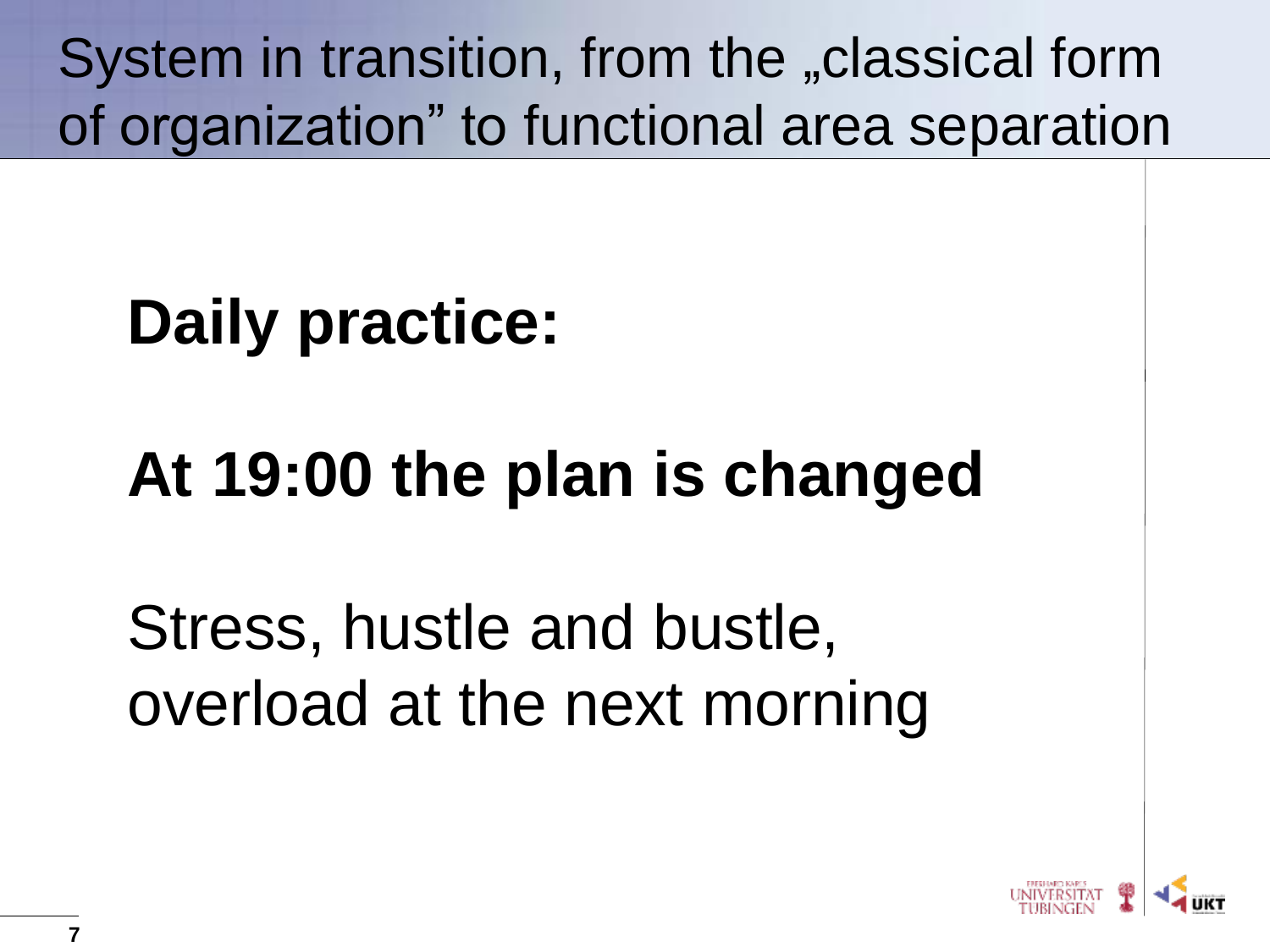But the "classical form of organization" can absorb the problems.



85% of the needed sterile materials, Instrument-sets as well as disposables are stored in the sterile supply stores between the operating rooms



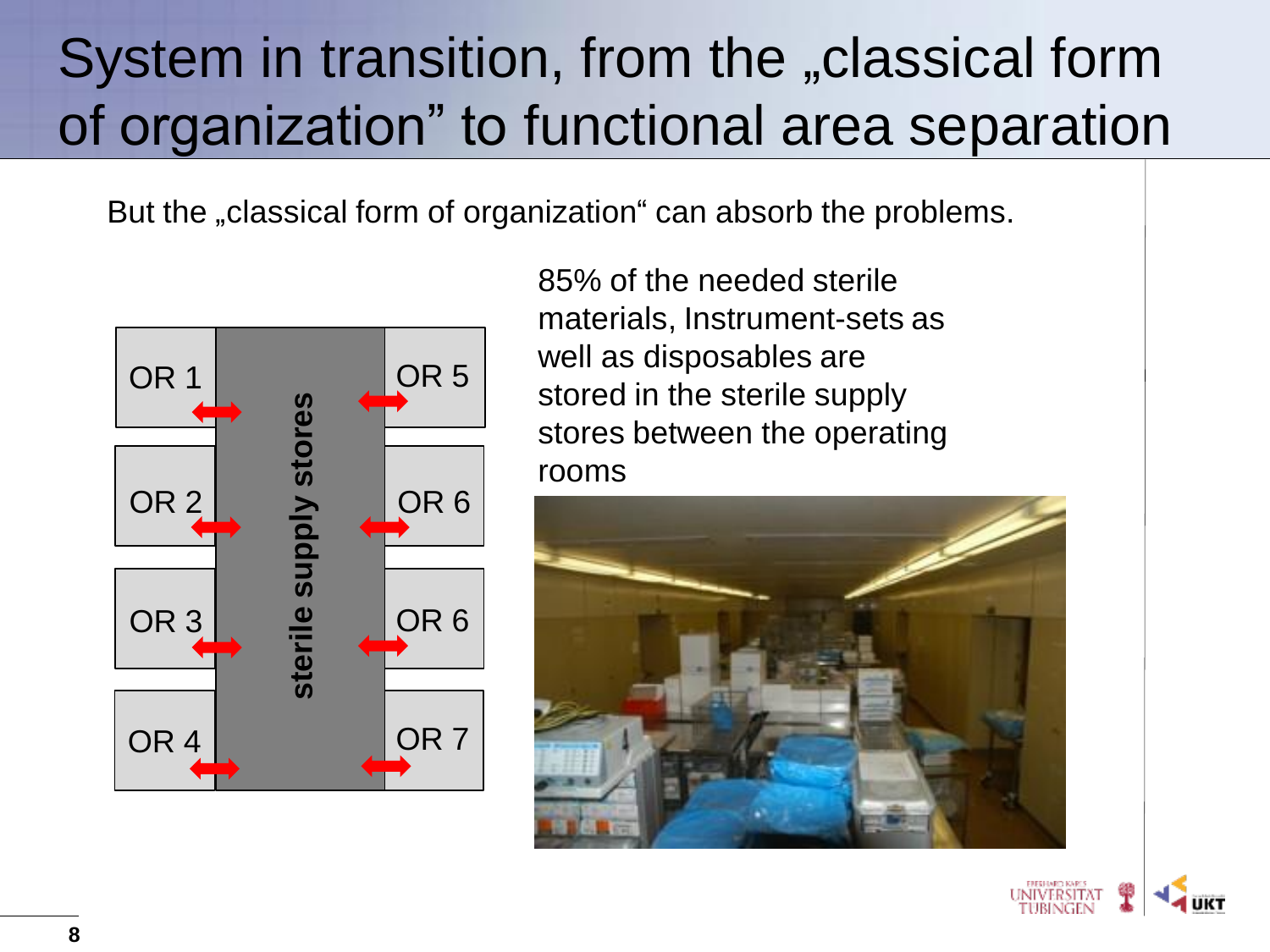Experienced staff (senior nurses as well as experienced care assistants) prepare the needed tools and materials for the operations during or between the running daily programm.

Short ways, profound knowledge of the place of storage and a high flexibilty of all employees is required!



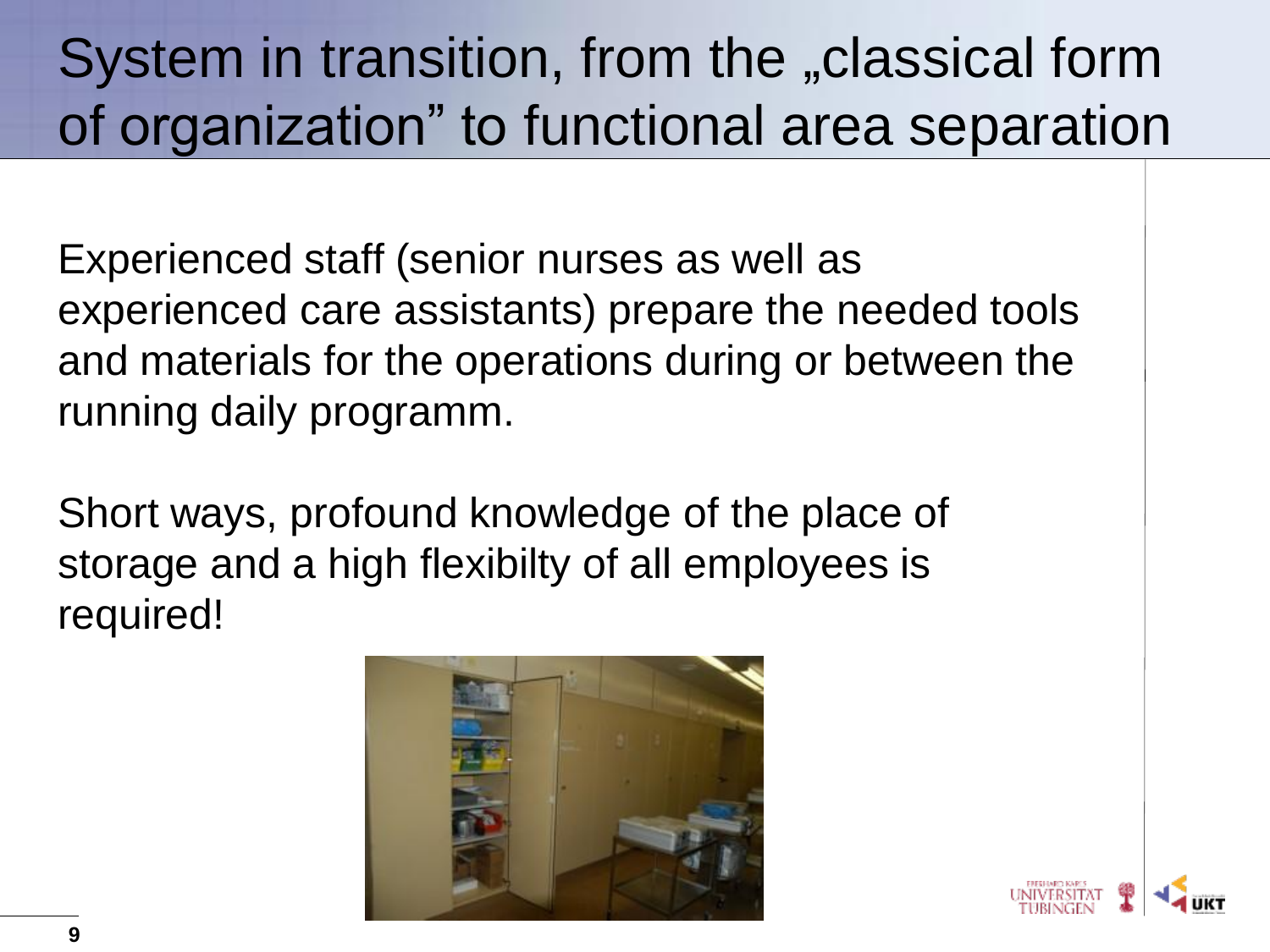## … furthermore a high flexible CSSD

(rush orders by phone or fax, "special treatment" for the "cash-cows" in medicine)

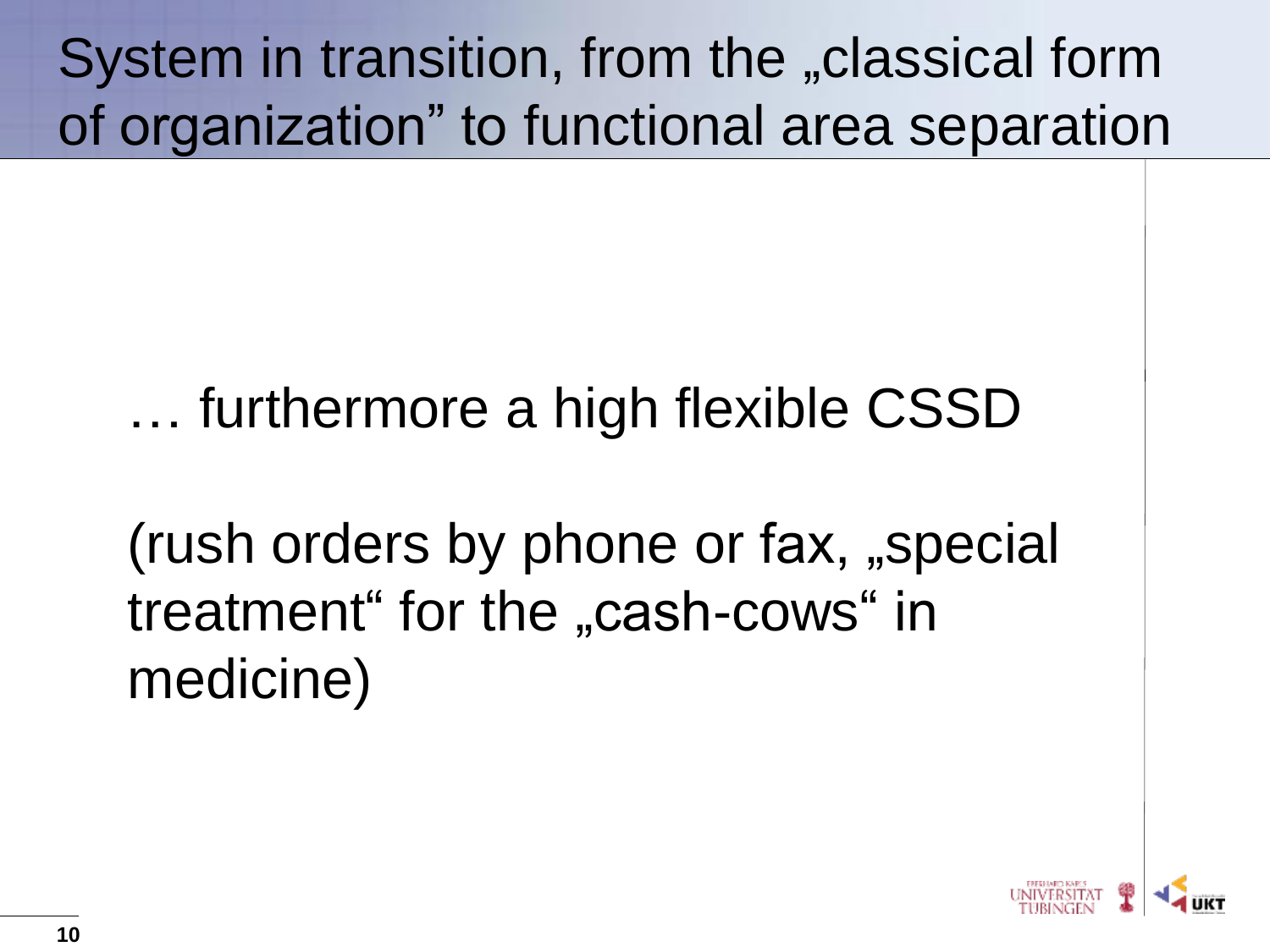Side effects:

- stress
- hustle and bustle
- overloaded staff
- poor documentation of consumption
- "elite knowledge" (if the knowing person is not available, nobody else can help)
- blaming other departments (CSSD, ward, anaesthesia, …. )

can be continued

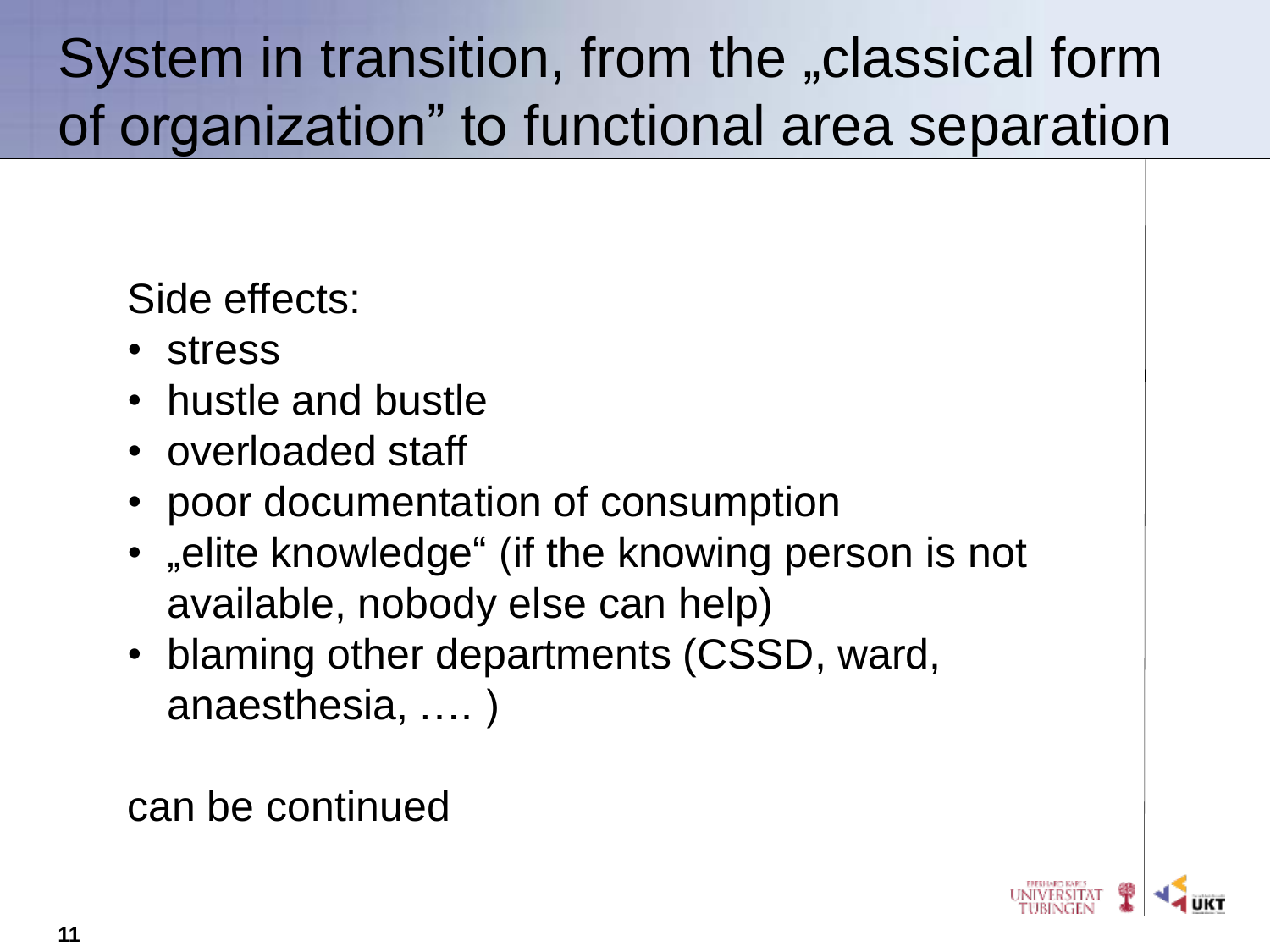### **The hospital as an enterprise**

"If the heavily burdened nursing staff can be relieved of unrelated jobs, if the so-called "front office" of medical care and nursing is supplied reliably, economically and in a quality oriented way by a well-organised, competently trained and motivated "back office", the nursing will improve in quality, medical practice, especially in the area of infection controll, will become safer, and the patient will be better cared for."

Management in Hospitals 2013

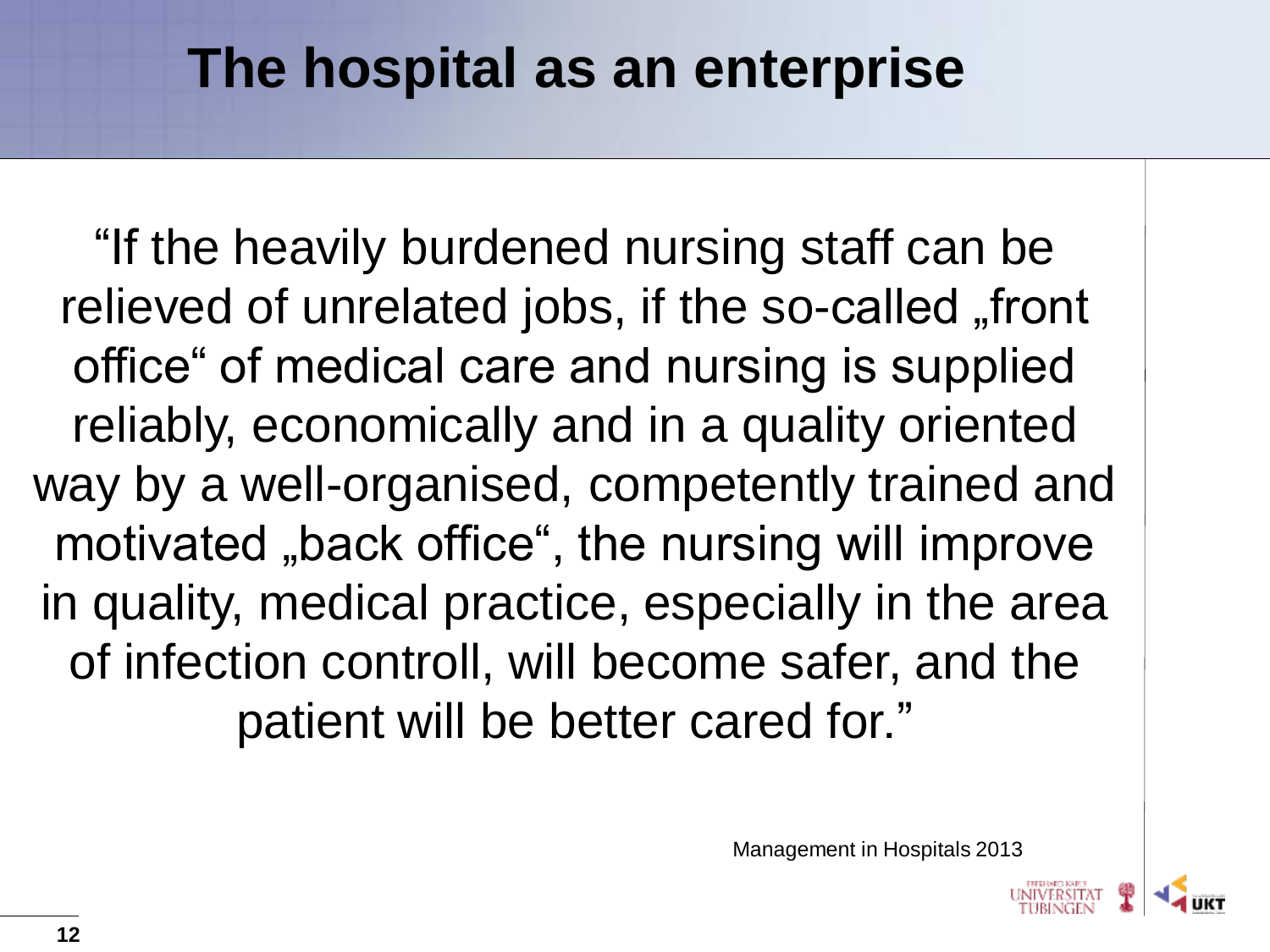#### **Functional area separation in planning:**

Since January 2014, a so called "Logistic Group" is installed into the Central Operations Department (COR).

The tasks of the logistics group are:

- inventory management of all COR-stocks (instruments, disposables, medicaments, implants, cloth, etc.)
- ordering management
- preparation and provision of case-related "case-carts"
- booking and documentation off all used articles per operation
- rebooking into the stock-system, if provided articles have not been in use
- Preparation of case/patient related accounts

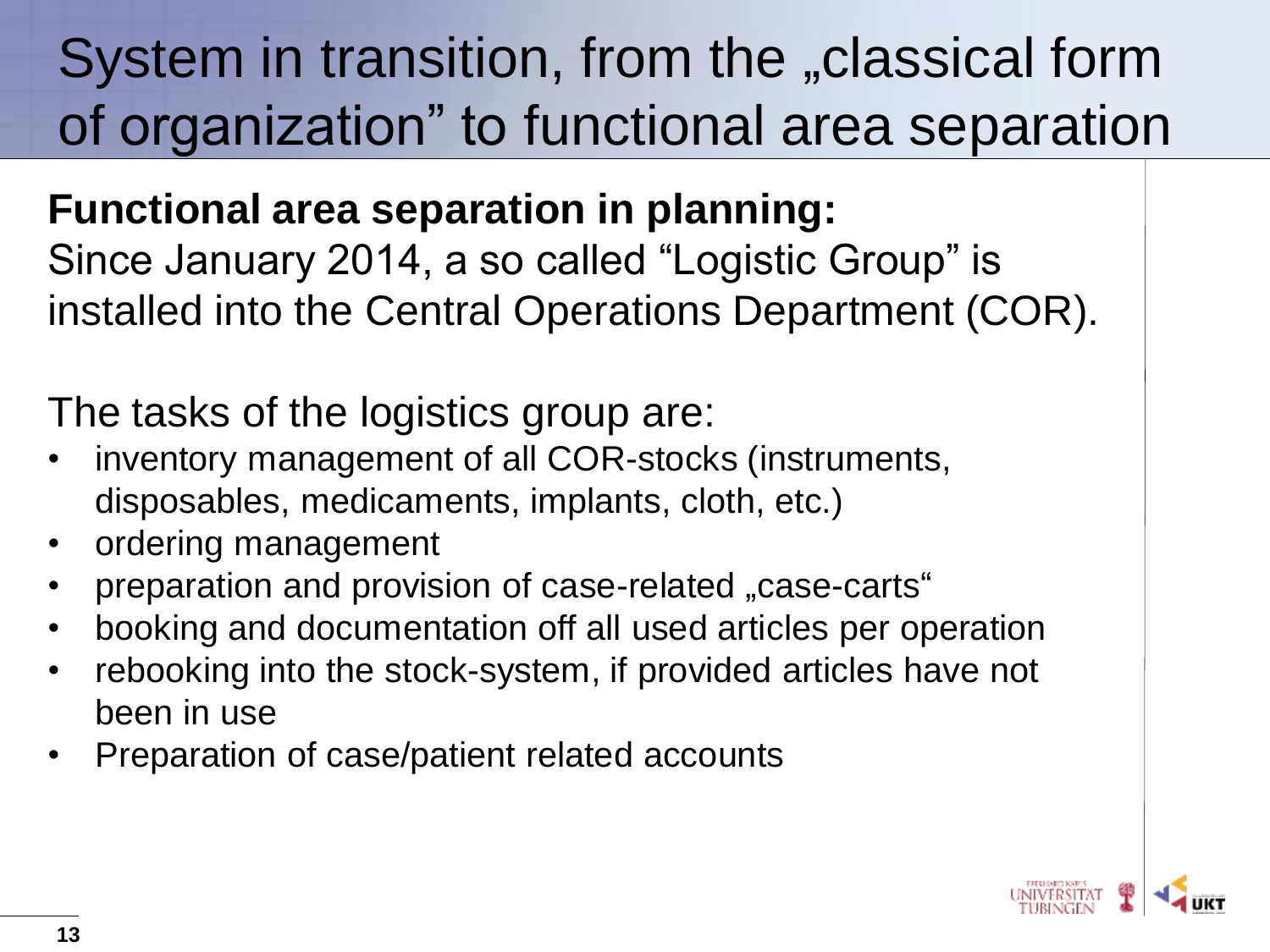### **Functional area separation in planning**



No stock between the Ors, "case related" carts for each operation



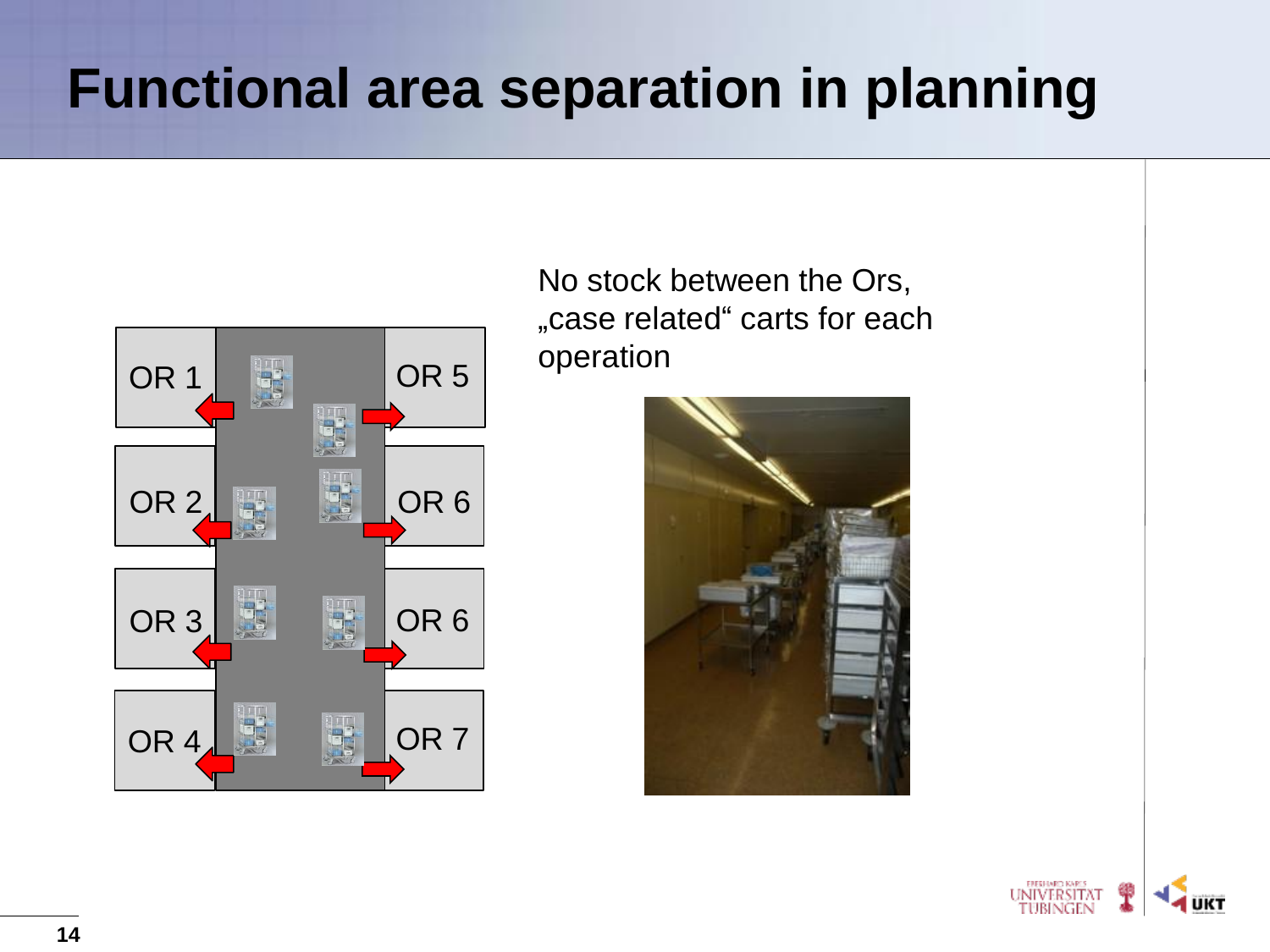## **Functional area separation in planning**

#### **What is needed?**

- Staff (this time 22 employees, required training: logisticians in healthcare)
- EDP (logistic-Software, book-keeping-software, ORplanning-software, parts lists)
- Databases for all software-systems
- Special "case carts"
- Coding-systems for all needed devices (including instrument-sets and single reusables)

#### **COMMUNICATION!** Between all involved parties

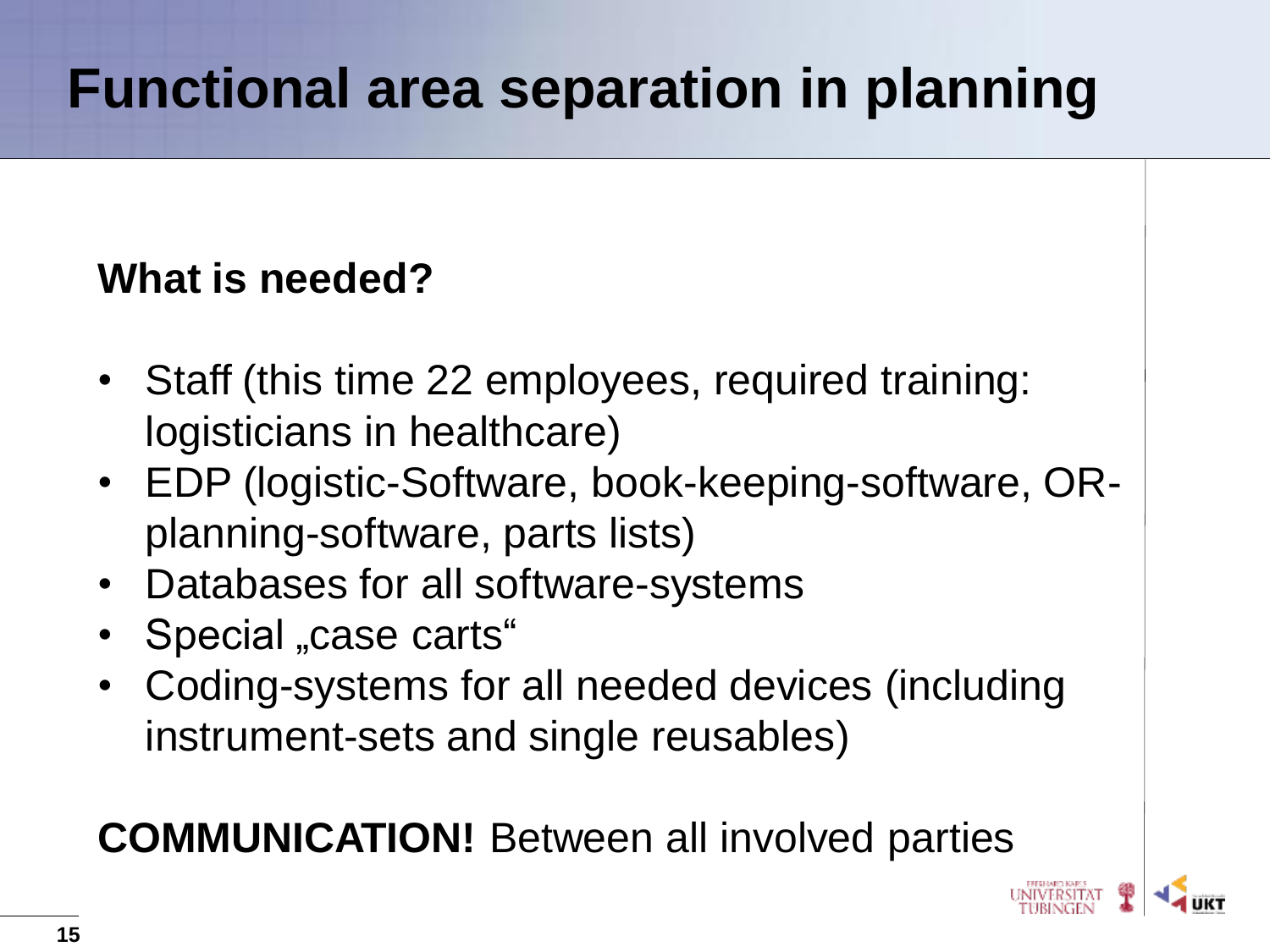#### **Databases (1):**

A standard for all consumables (reusable and disposable) for each operation which is offered in the hospital from "a" like "appendectomy" to "z" like "zona orbicularis resection" . This standards are not easy to create, because each surgical operation is individual, each patient (case) is different. And, by the way, each surgeon is different.

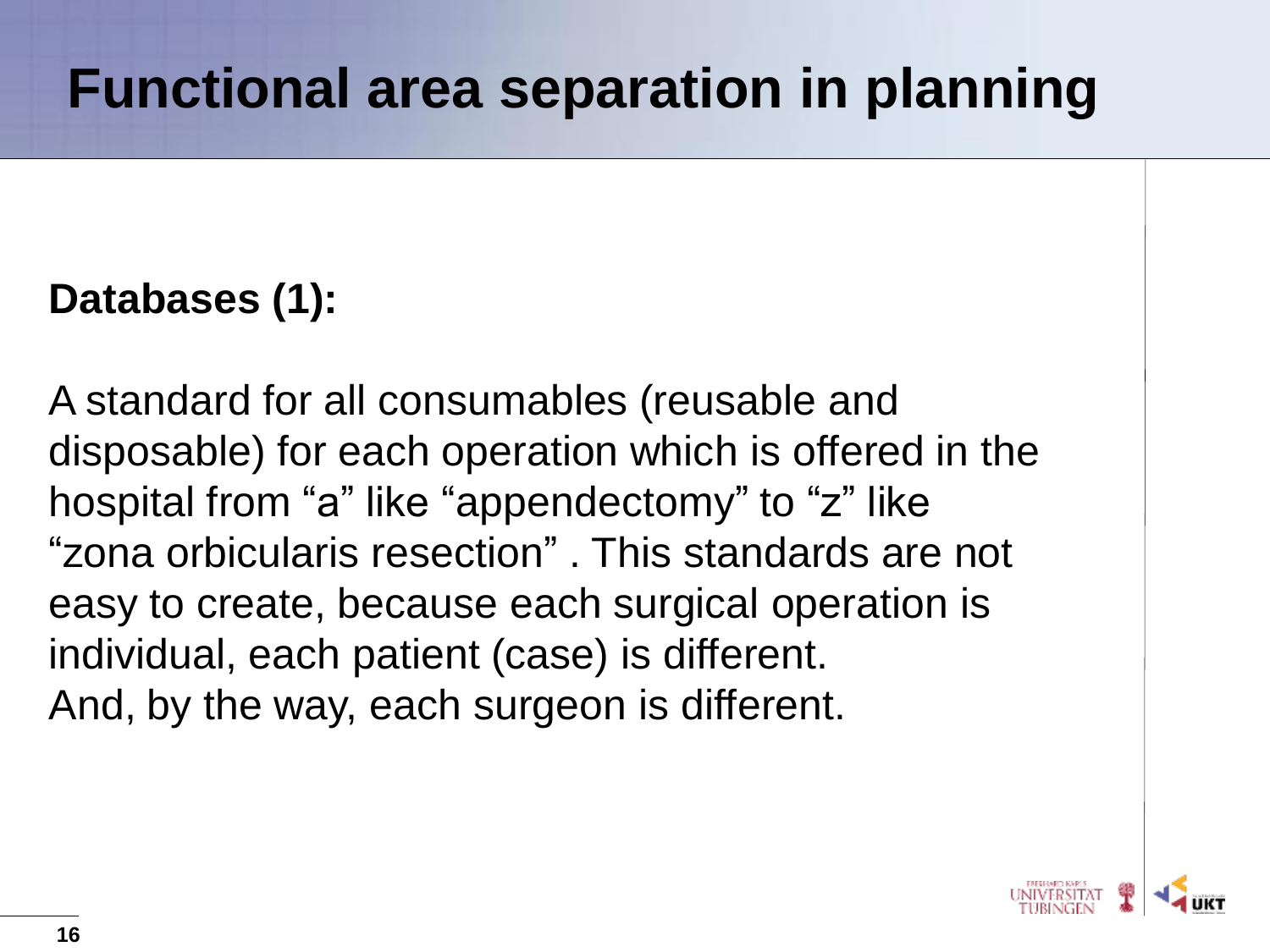## **Functional area separation in planning**

This for, in the first planning of the "case carts", all **possible needed materials** must be planned and provided.

After the operation, all materials which have been not in use are booked back to the system. After a evaluation-period, the standards can be adjusted.

Possible advantages (from the perspective of the CSSD):

Contents of the different instrument-sets are "slimmed", additional small sets can be created on a solid database (objective information).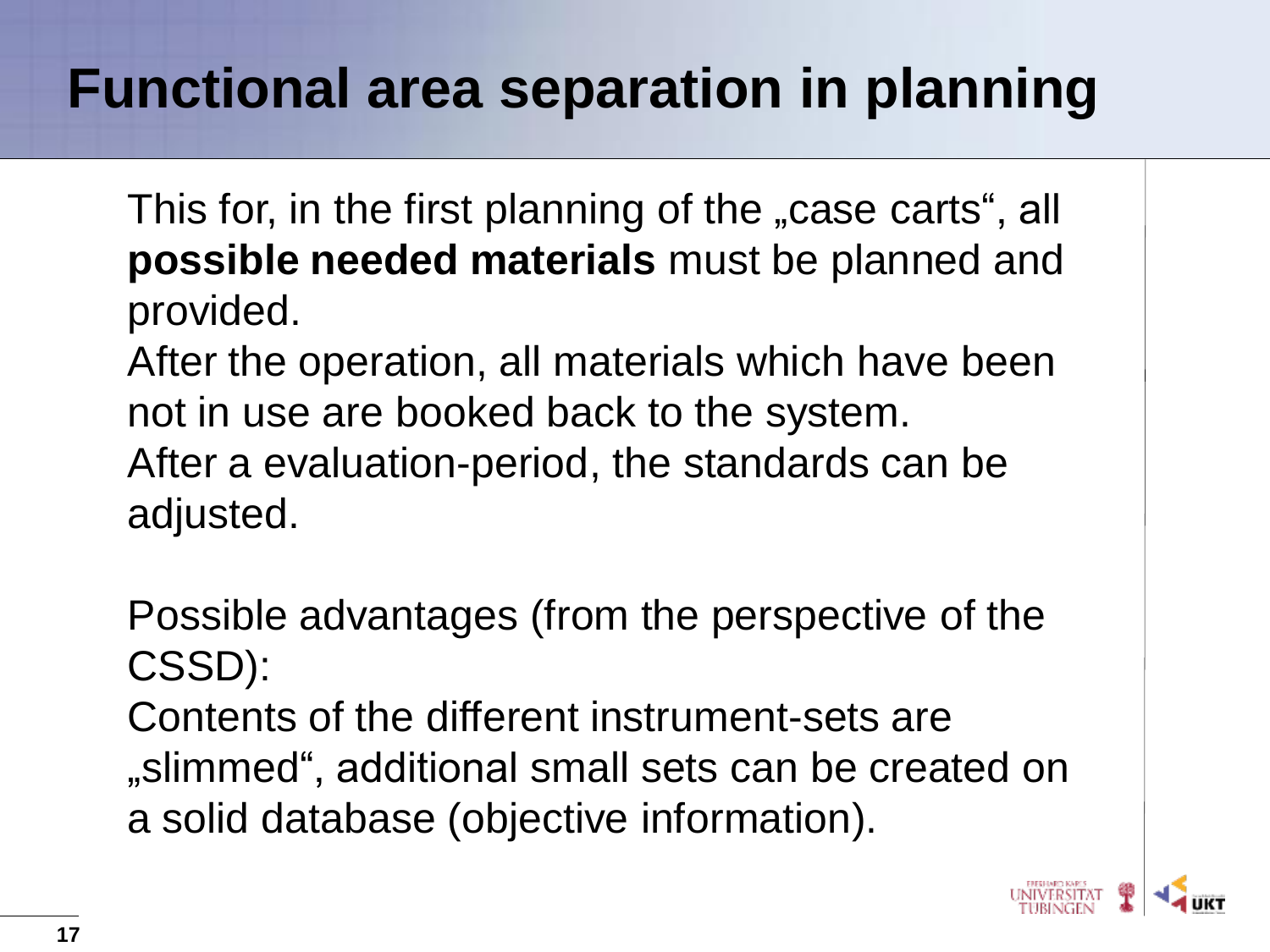# **Functional area separation in planning**

#### **Databases (2):**

Stocklist of all materials, which are needed in an OR.

- Instruments (sets and "singles")
- Implants
- Consumables (from draping to sewing) with a permanent inventory

#### **Databases (3):**

Material storage space must be also computerized. All articles must be found and stored without "elite knowledge"

#### **Databases (can be continued…)**

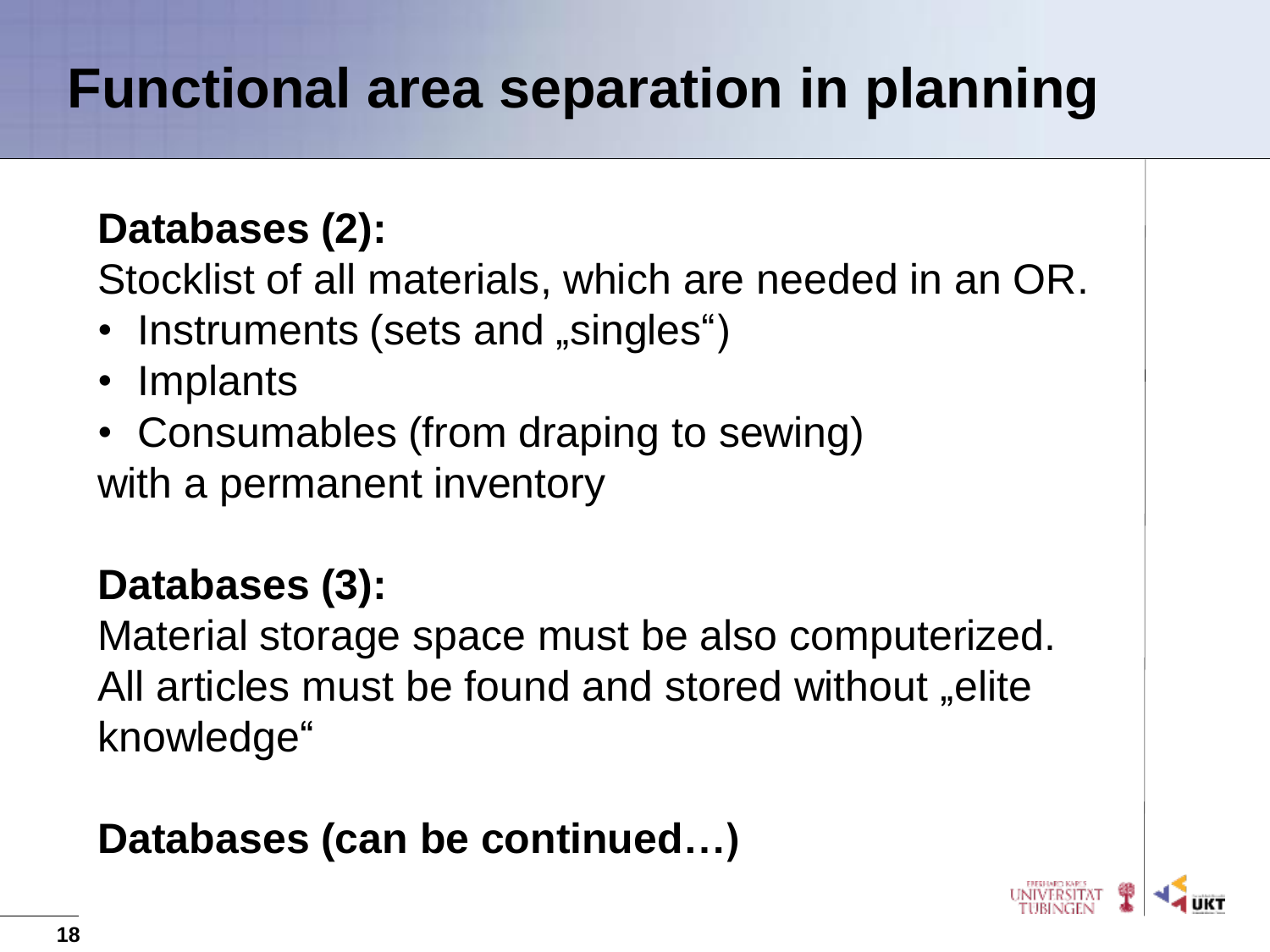All organizations align themselves according to their priorities.

This also applies to the total hospital organization with its various organizational units.

The priorities of the individual organizational units are not identical with the priorities of the entire company.

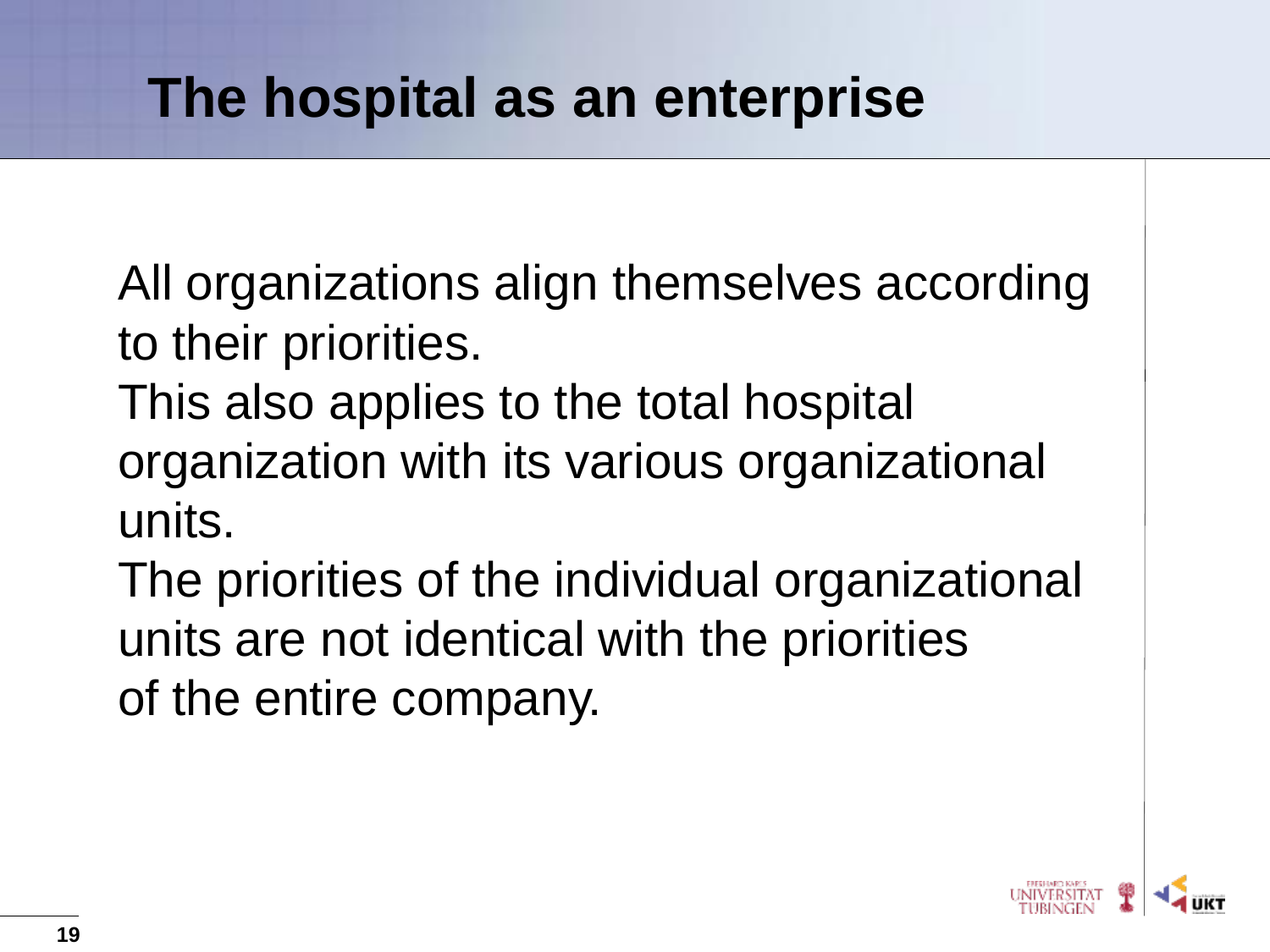Especially for non-medical people, it is a challenge to understand the clinic's internal mechanisms and hierarchies. Without an understanding of **medical processes** and the **interfaces between curative and administrative activities**  even the most spirited entry will not take effect:

**Successful Management in Health Care is the knowledge of the core business ahead.**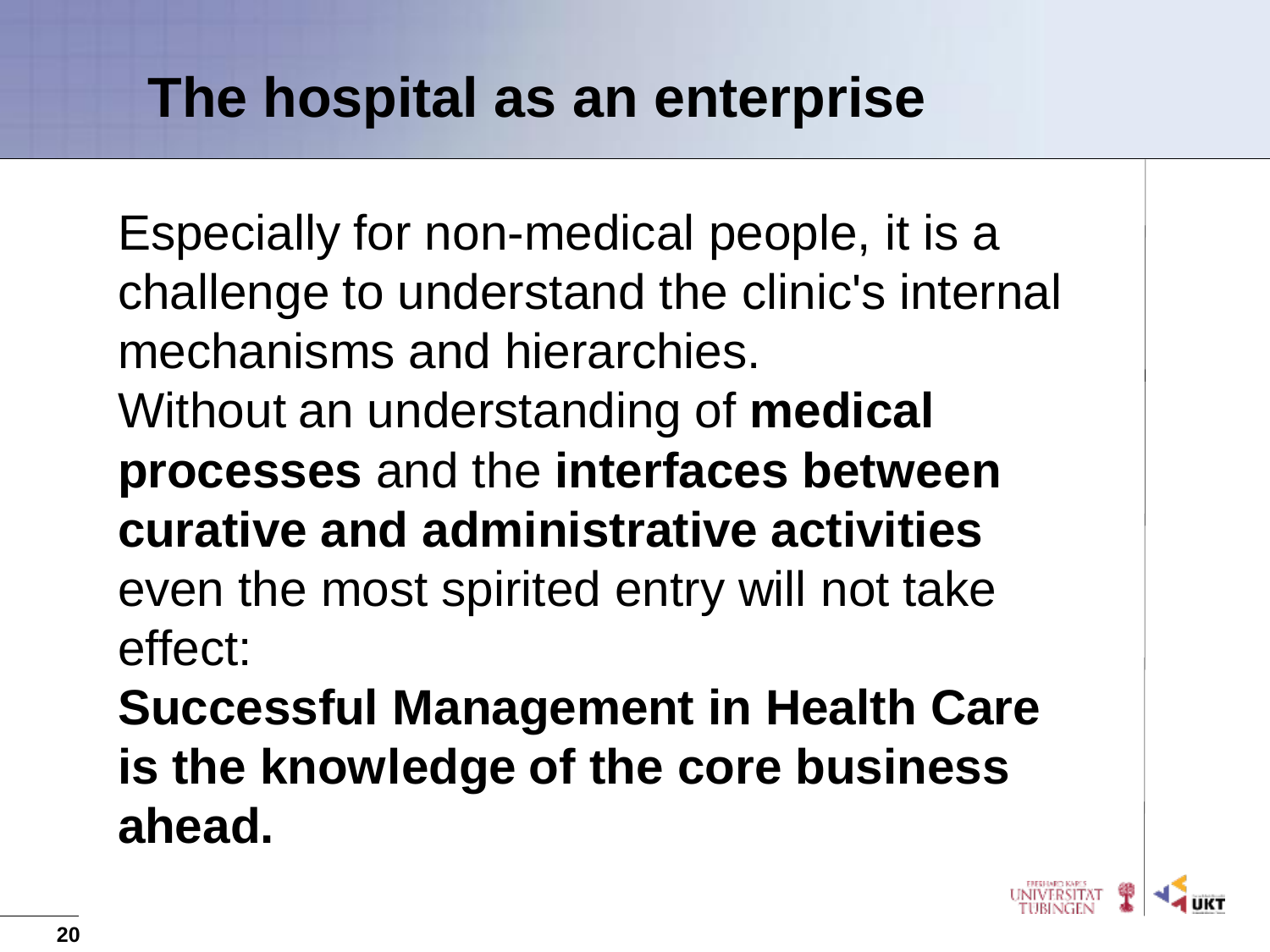The approach of the major service providers in the hospital - doctors and nursing staff- differs substantially from the point of view of the management of a clinic.

In addition, both viewpoints are not entirely congruent with the objectives and expectations of patients.

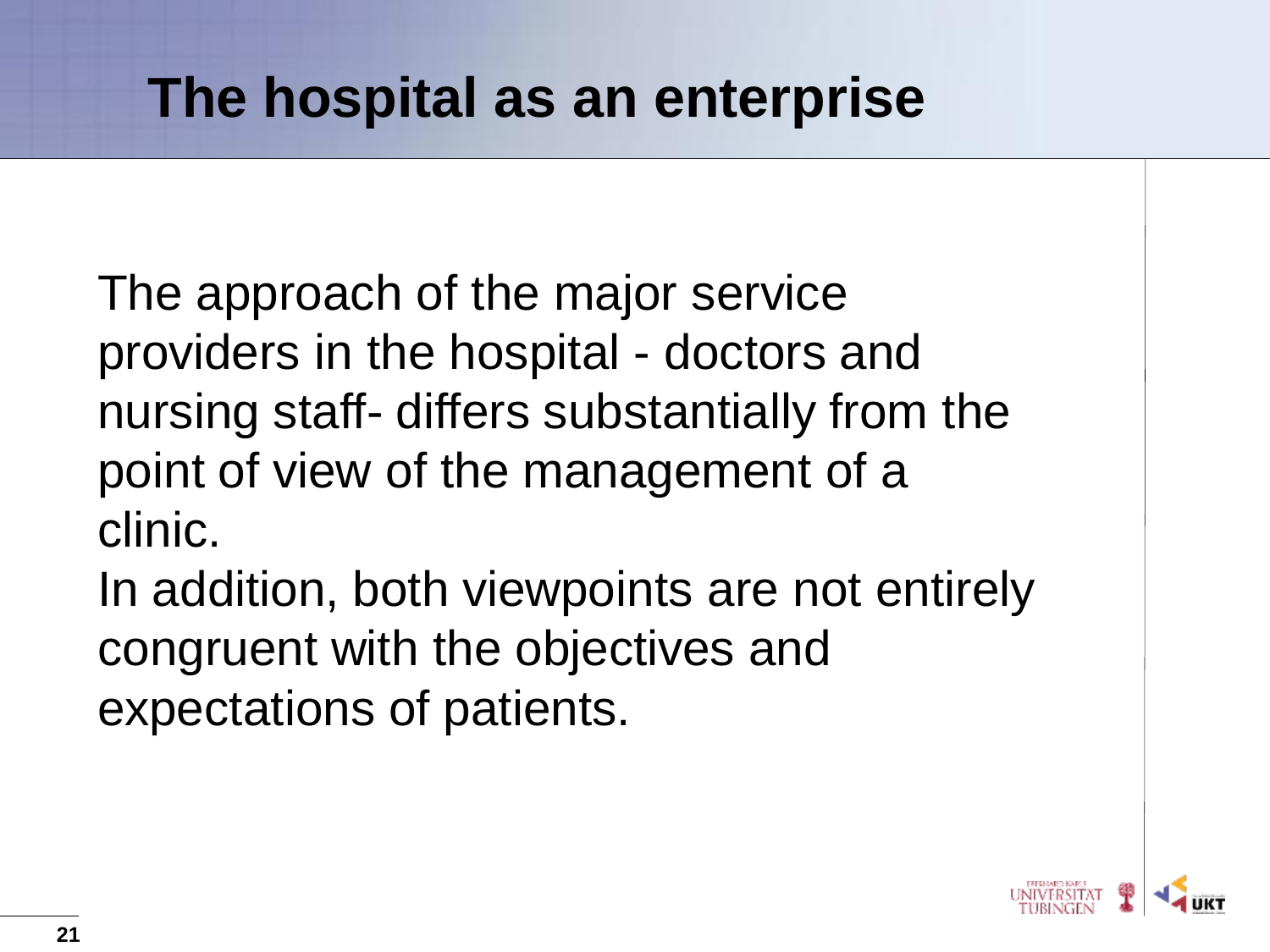### **The hospital as an enterprise**

The objectives to be achieved with the new organizational structures are manifold:

- enabling a holistic, integrative treatment process
- *increase the economic efficiency of the treatment*
- improve the quality of medical care
- increase the patient / customer orientation by overcoming interface problems
- competitive differentiation

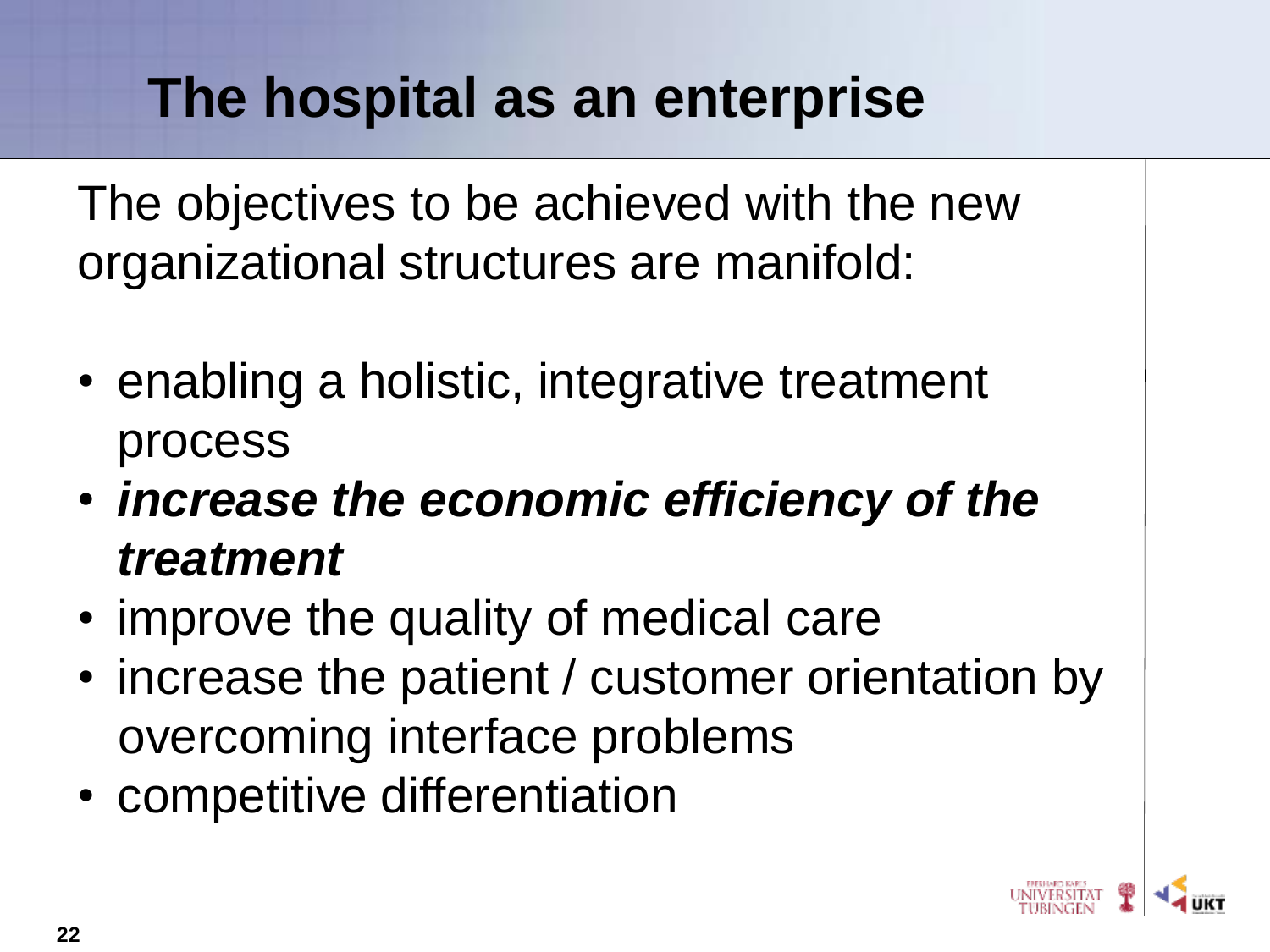### **The hospital as an enterprise**

Case-related provision of reusable medical devices and disposables in an operation theatre can be **one** step, to reach the objectives.

Beside the technical equipment, a high flexibility of all involved employees, from nursing, logistics, CSSD, facility management to the medical staff, is the indispensable prerequisite, to implement the plan.

The common goal should be, attempt abolish the strict separation of functional areas in parts and to link the distributed responsibilities and processes of the classical form of organization in the best way.